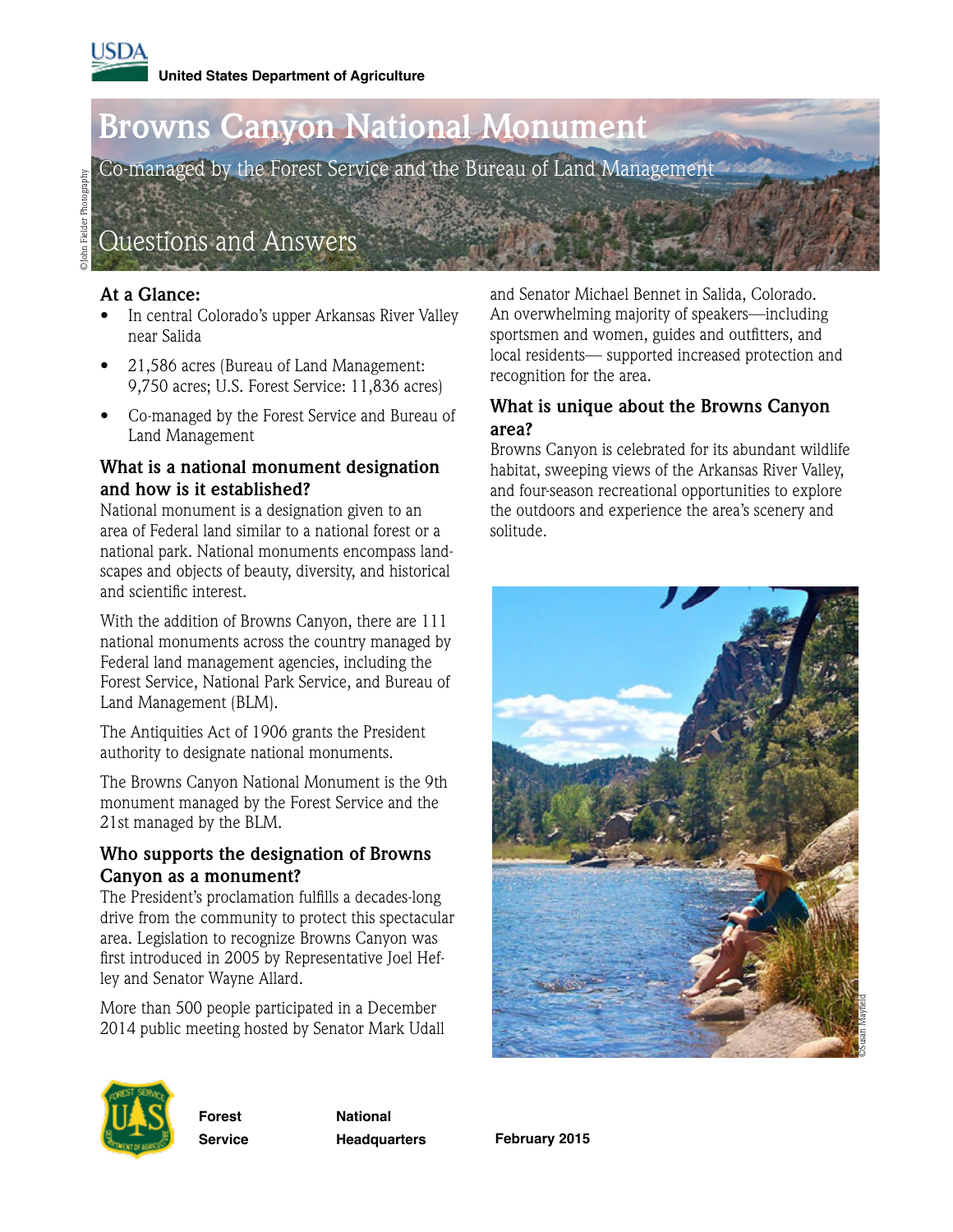

Browns Canyon provides clean water, critical habitat for wildlife, outdoor recreational opportunities, and also maintains a working landscape for ranchers and for other existing multiple uses.

Browns Canyon is rich in cultural resources and has served as a transportation and hunting and gathering corridor for thousands of years by ancestors of the Eastern Shoshone, Ute, Apache, and Comanche Indians. The monument includes at least 18 known archeological sites including 5 prehistoric open lithic sites that are eligible for the National Register of Historic Places.

The canyon has many distinctive geologic features, some of which fueled the area's mining booms in the 1800s. Portions of the monument include unique and ancient shell and invertebrate fossils.

The topography of Browns Canyon ranges from 7,300– 10,000 feet in elevation, offering postcard perfect settings of Colorado's mid-elevation transition forest. As the elevation rises, a landscape with piñon juniper trees dominating along the river gives way to stands of Douglas fir, Ponderosa pine, and aspen trees. Aspen Ridge, situated at 10,000 feet, offers glorious views of the 13,000 and 14,000-foot peaks of the Sawatch Range to the west.

Browns Canyon is one of the last remaining relatively undisturbed riparian ecosystems in Colorado, where visitors have the opportunity to experience wildlife, including elk and deer, mountain lions, black bears, bobcats, foxes, coyotes, and pine martens and raptors such as golden eagles, prairie falcons, and great horned owls. The area is a vital migration corridor for migratory bird species. Bighorn sheep reintroduced to the area currently flourish along the slopes above the Arkansas River and portions of Aspen Ridge. Several imperiled plant species are found in the monument and a stunning array of wildflowers bloom in the spring and summer.

#### **What recreational opportunities does this area offer?**

World renowned whitewater draws rafters and boating enthusiasts to test their skill on the rapids, eddies, and holes of the Arkansas River. Browns Canyon is the busiest stretch of the river, totaling more than 90,000 user-days annually, according to figures compiled by the BLM.

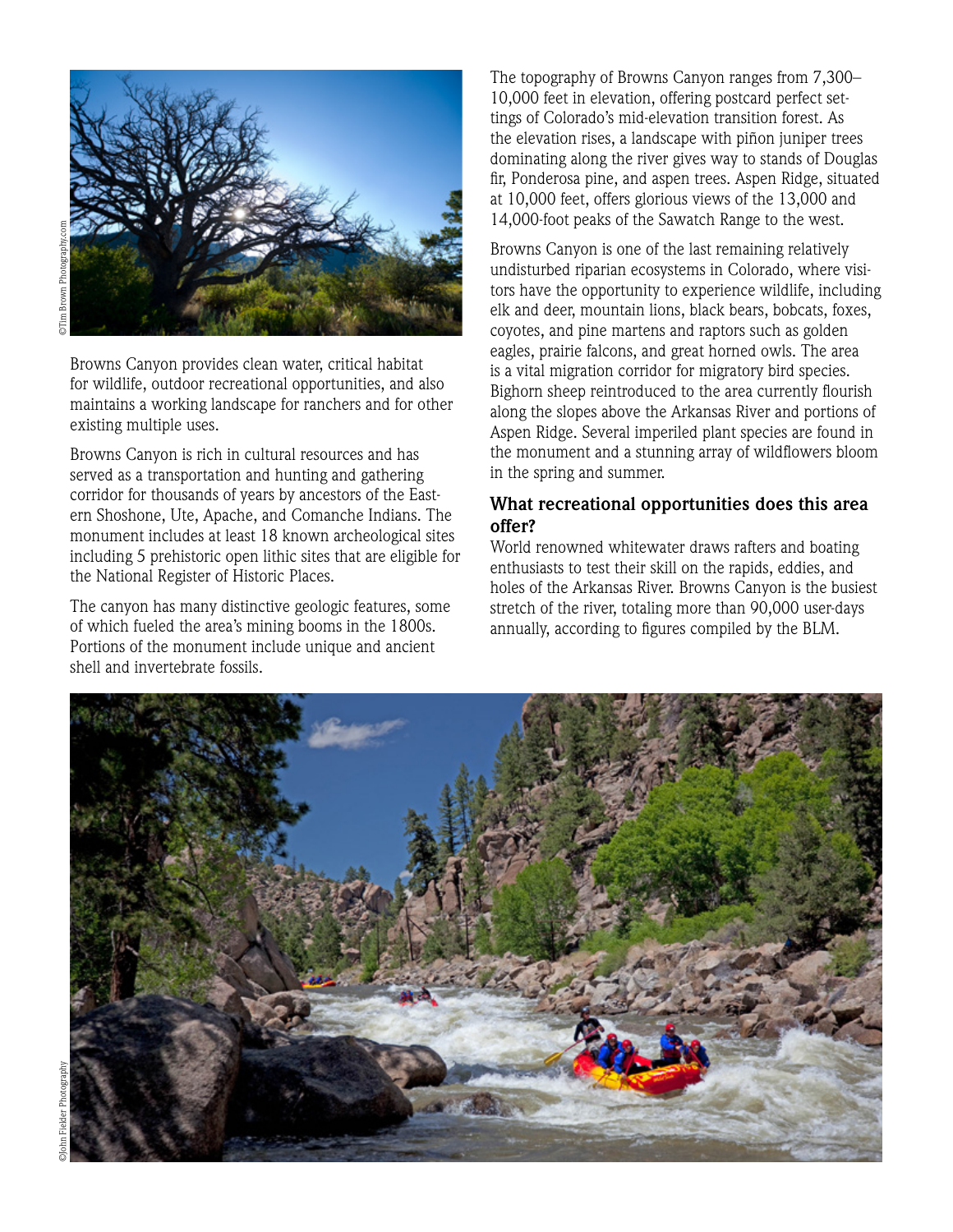Browns Canyon offers off-road vehicle, hiking, and mountain biking trails leading to scenic vistas, as well as opportunities for big game archery, black powder, and rifle hunting.

Browns Canyon is part of the larger Arkansas Headwaters Recreation Area, which is cooperatively managed across land ownerships by the BLM, the Forest Service, and the State of Colorado. The monument designation does not effect any existing cooperative agreements or leases.

## **How will the two Federal agencies manage the monument together?**

The agencies will jointly prepare a management plan for the monument that will address the actions necessary to protect the resources identified in the proclamation. The plan will be developed with maximum public involvement, including tribal, local and State governments, area ranchers and permit holders, and other interested stakeholders.

Monument management plans typically address many important priorities, including:

- Promoting cooperative conservation and management opportunities
- Enhancing recreational opportunities
- Managing invasive nonnative species
- Restoring fish and wildlife habitat and preserving migration corridors

#### **Does the BLM or the Forest Service have experience managing national monuments together?**

Yes. The Forest Service and the Bureau of Land Management have shared management of the congressionally

legislated Santa Rosa and San Jacinto Mountains National Monument in California since 2000.

## **Does the monument designation affect water rights?**

No. The monument does not alter or affect the valid existing water rights of any party, nor will it alter or affect agreements governing the management and administration of Arkansas River flows, including the Voluntary Flow Management Program or the Arkansas River Compact.

**How will existing uses, including grazing, be affected by a national monument designation?** Browns Canyon has sustained active grazing for generations and is an essential part of Forest Service and BLM land management practices. Grazing permit holders are valuable partners and the agencies will continue to focus on these long standing relationships.

Livestock grazing will continue under this designation, subject to the normal rangeland management procedures of the Forest Service and BLM.

#### **Would the monument designation affect private property rights inside or outside of the proposed monument boundary?**

No. There are no private inholdings within the monument, and the monument will not impact the rights of abutting landowners to access their land.

## **How will the national monument designation affect visitors to the area?**

A monument designation enhances the visitor experience by allowing for coordinated management of the area, as well as that of recreation sites, access points, roads, and interpretive facilities.



USDA is an equal opportunity provider and employer.